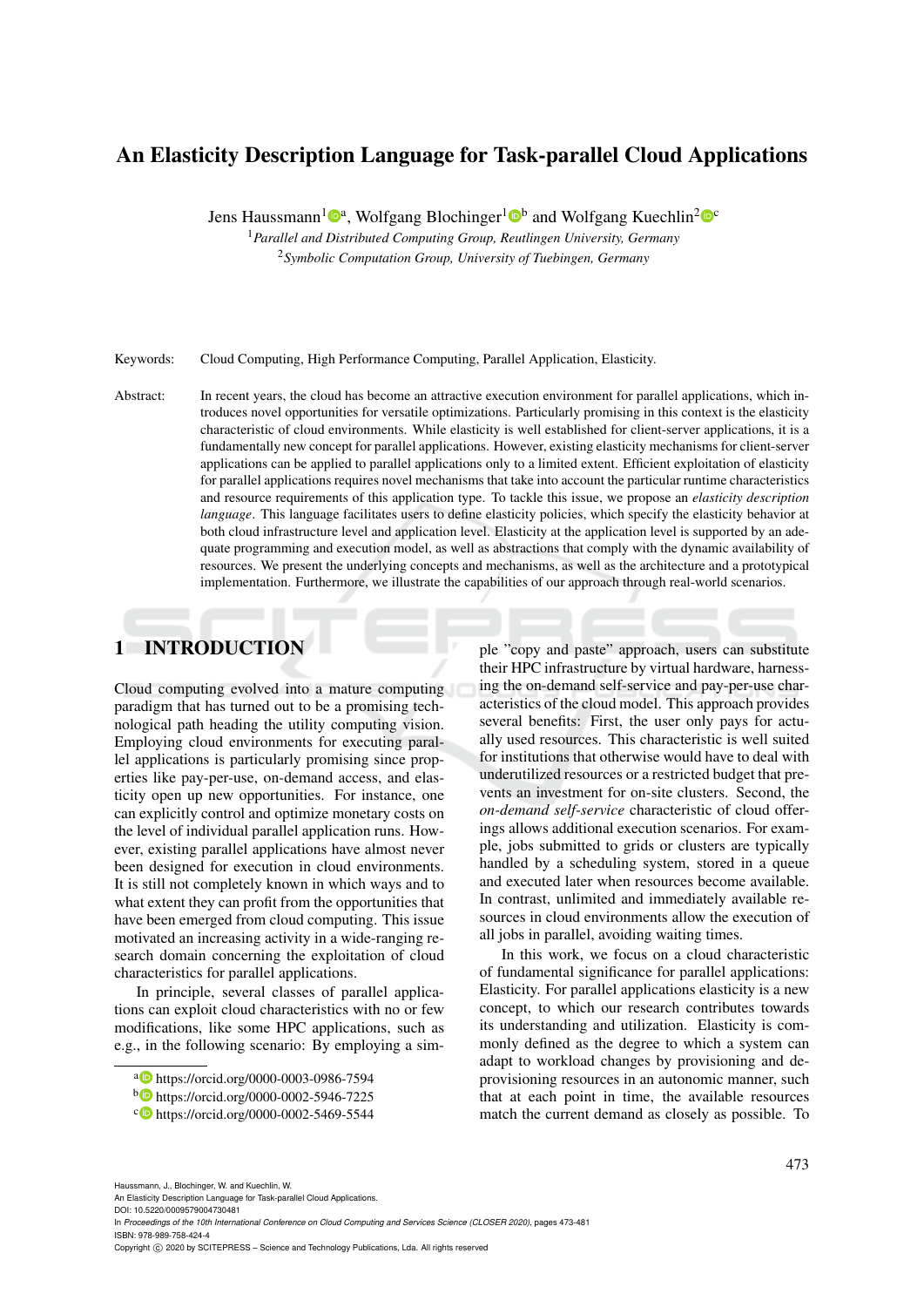date, there exists a substantial body of research that addresses various aspects of elasticity in cloud computing. However, previous studies mostly focused on elasticity regarding traditional client-server cloud applications, like web-, mail-, and database servers. Despite its promising potential, implications and opportunities of elasticity on parallel applications have not been studied in depth. To benefit from elasticity, it is not sufficient to focus solely on the elasticity of the infrastructure. Instead, parallel applications are also required to consider the application's internal structure and runtime behavior. To this end, it is mandatory to support elasticity at the application level by providing adequate programming and execution models as well as abstractions that take into account the dynamic availability of resources.

The main contributions of this paper are:

- We describe an approach of elasticity mechanisms that control the logical parallelism of the application and the physical parallelism of the cloud infrastructure.
- We show how to efficiently leverage elasticity for task-parallel applications in cloud environments.
- We develop an elasticity description language for parallel applications in the cloud with a corresponding programming model and report on the experimental evaluation.

The remainder of the paper is organized as follows: In Section 2, we motivate our study by discussing in more detail the specific problem we are addressing. Section 3 describes in detail our approach for comprehensive elasticity management of parallel cloud applications. Later, in Section 4, we discuss several use-cases to substantiate the capabilities of our proposed elasticity mechanisms. In Section 5, we report on our experimental evaluation. Next, Section 6 gives an overview of related work. Section 7 concludes the paper and outlines directions for future research.

## 2 PROBLEM STATEMENT

Among all characteristics that paved the way for the success of cloud computing, elasticity is widely considered to be the most fundamental of all. It is a novel characteristic in resource management that distinguishes the cloud from other computing paradigms. Elasticity offers the ability to allocate computing resources dynamically, according to the current demand. This introduces a wide range of new opportunities to optimize individual executions of an application with changing resource requirements.

474

Generally, elasticity can be profitable for applications with dynamic resource demand during execution. However, while many applications possess this property, previous work has mostly been limited to client-server applications. Typically, these are client-server applications such as web servers, e-mail servers, and database servers whose workload is defined by external and independent user requests. The rate at which these requests arrive constitutes the application's resource demand. Since the arrival rate can change over time, static resource capacity can lead to over-/under-provision of resources. In such situations, these applications profit from the elasticity of cloud infrastructures by dynamically matching resource allocation to the current resource demand.

For parallel applications, however, elasticity is a new concept to which our research contributes towards understanding and utilization. Unlike clientserver applications, the workload of parallel applications is defined by a set of input parameters, including a description of the problem to be processed. The left part of Figure 1 summarizes the most important factors that necessitate leveraging elasticity mechanisms for parallel applications. Parallel applications also differ from client-server applications in certain other aspects. Typically, they are executed on dedicated HPC clusters consisting of a static number of processing elements. In addition, they are often dependent on a particular type of hardware and utilize optimized runtime systems, programming models, middleware, and software libraries (Blochinger et al., 1999; Blochinger et al., 1998). However, these instruments do not sufficiently support the elasticity mechanisms present in cloud environments. Such limitations prevent the exploitation of elasticity without a major redesign of the existing parallel application.

In order to exploit elasticity, mechanisms are needed at both the infrastructure and the application level. Cloud providers offer APIs at the infrastructure level to control the number of processing elements, which we refer to as physical parallelism. To leverage these processing elements, the application must provide a sufficient number of tasks, which we call logical parallelism. For efficient parallel computations, the degree of logical parallelism must match the degree of physical parallelism. Controlling both levels is a complex task that can be considerably simplified with elasticity policies, Elasticity policies express the requirements on both parallelism levels and their enforcement in a descriptive way.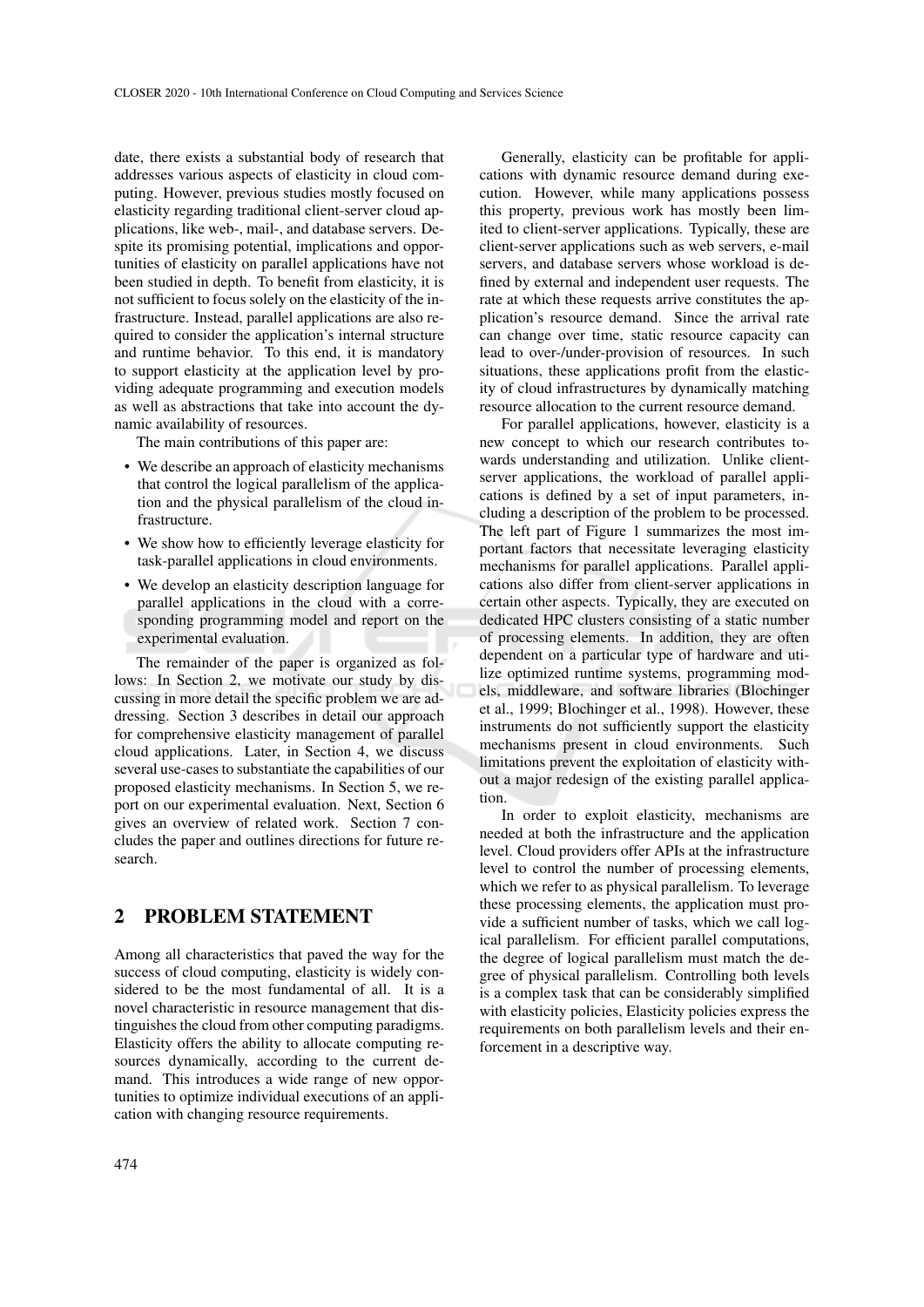

Figure 1: Elasticity of parallel applications.

# 3 ENABLING ELASTICITY FOR TASK-PARALLEL **COMPUTATIONS**

In this section, we present our solution that enables efficient exploitation of elasticity for task-parallel applications. Particularly, we focus on the discussion of the essential components and their interaction. One important aspect is the programming model, which has to offer mechanisms for taking into account elasticity at the program structure level, along with an appropriate model of the parallel execution. Additionally, we present the *elasticity description language* (EDL) that enables users to define the elasticity behavior of the parallel system.

### 3.1 Programming and Execution Model

In this work, we employ the task pool execution model for task management and load balancing. A task pool consists of a set of processing elements, each of which maintains a queue for storing tasks. Task decomposition and processing is performed by each processing element individually. Generated tasks are stored in the local queue, and any processing element may fetch them for processing through workstealing. The resulting dynamic mapping of tasks to processing elements decouples problem decomposition and processing.

Programming models for parallel applications can be classified according to their abstraction level in terms of parallelism. According to (Skillicorn and Talia, 1998), there are six different abstraction levels, ranging from models that completely abstract par-

allelism (level 1) to models in which parallelism is completely explicit (level 6). In this work, we employ a modified version of the fork-join programming model, being at abstraction level 2. This model is also used by Cilk (Blumofe et al., 1995) and OpenMP (Galante and Bona, 2014). At this abstraction level, the parallelism in the program is marked explicitly, while task generation, mapping, and communication is implicit. Thus, developers are aware that the application is running in parallel, while they only need to express that part of the code that might run in parallel. The fork-join statements allow developers to specify potential parallelism at the program level, which can be transformed into *logical parallelism* in the form of tasks. In the basic forkjoin model, the degree of logical parallelism increases whenever a fork statement is encountered. Commonly, there is a fixed relationship between calling the fork statement and instantiating new tasks, with each fork typically instantiating a single task. In the following, we will refer to this relationship as *fork policy*. An accurate formulation of the fork policy is essential, as creating new tasks results in overhead in the form of excess computation and communication. A fixed fork policy is well suited for executions with a static number of processing elements, since the policy for fork statements and thus the granularity of the tasks can be specified prior to execution. However, cloud infrastructures feature a dynamic resource capacity and therefore require a dynamic policy for efficient parallel execution, and will be discussed in the next section. The parallelism levels which have to be aligned are therefore: 1) Parallelism at the program level, specified with the fork-join programming model. 2) Logical parallelism through the tasks cre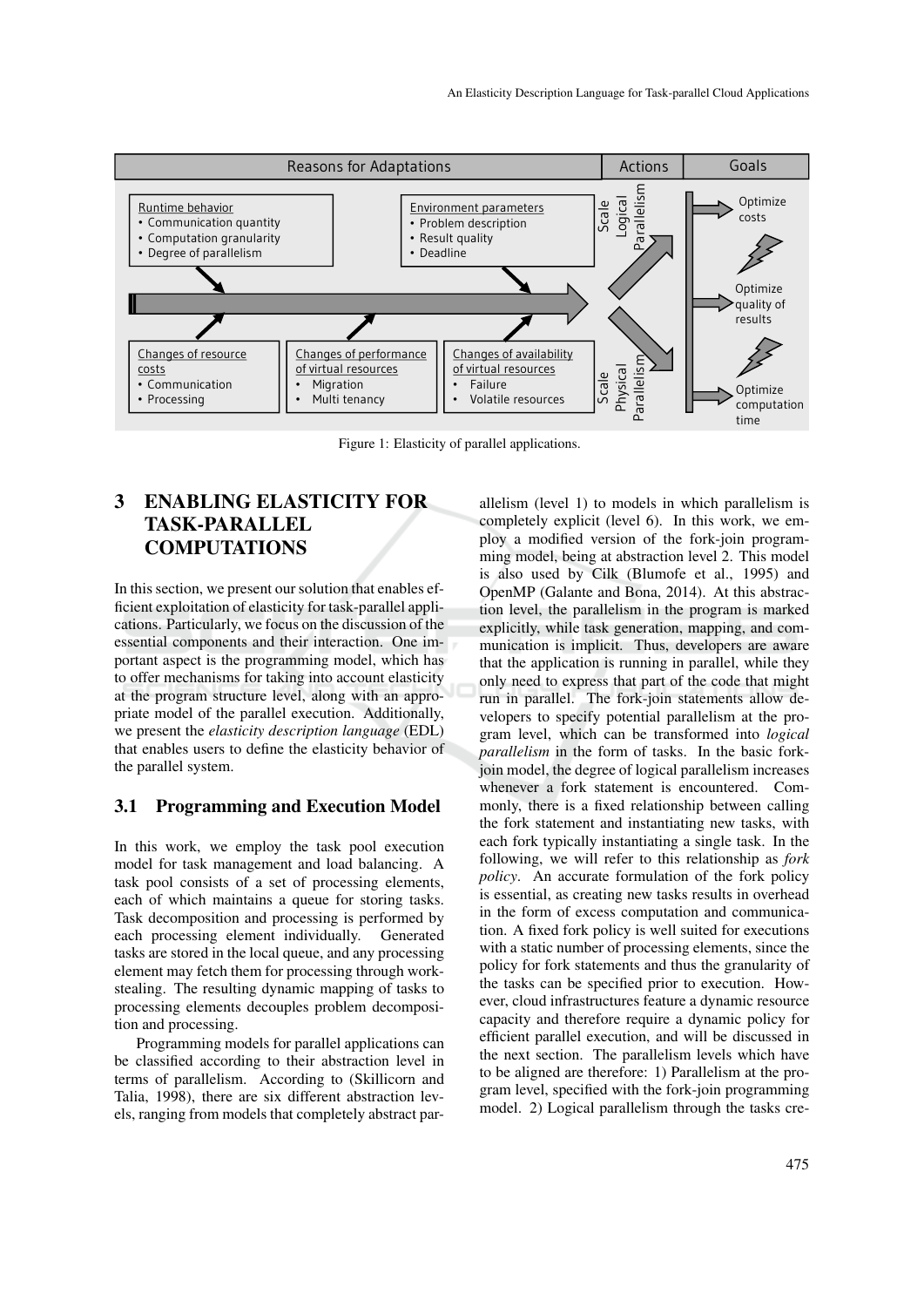ated by the task pool. 3) Physical parallelism through the processing elements of the cloud infrastructure.

#### 3.2 Elasticity Description Language

From a cloud user's perspective, elasticity requirements of a cloud system are often specified in a template file written in a markup language such as *YAML*. This specification contains a set of conditions that the system must fulfill together with appropriated scaling operations to be carried out in the case of violation. A fundamental advantage of this method lies in its straightforward usability. The specification file is read, interpreted, and automatically enforced by services from the cloud provider (e.g., *heat*), shielding the user from details of the implementation. Hence, elasticity is enabled in a transparent manner, i.e., users do not have to deal with burdens like modifications of the applications' source code, monitoring tools, and APIs for interaction with the cloud infrastructure.

Although there exist several languages for the specification of elasticity requirements, most of them focus on elasticity for client-server applications with elasticity mechanisms operating at the infrastructure level. Hitherto, there are only a few languages capable of defining elasticity requirements on multiple levels of cloud systems, like *SYBL* (Copil et al., 2015) The *SYBL* language defines several constructs that enable the specification of multi-level elasticity requirements for cloud services. While several implementations of these constructs have been developed to date, none of them has yet addressed the elasticity specification at the parallel programming model and infrastructure level.

We remedy this limitation and propose our *elasticity description language (EDL)* that provides elasticity support for fork-join applications. The language facilitates detailed elasticity specifications of the parallel system with logical and physical parallelism being the control levers. A template file written in the EDL is called an *elasticity policy*. This policy describes the scope of states within which it should be operating and the elastic mechanisms through which this is achieved. The structure of our language is primarily based on the languages of *YAML*, *YAQL*, and *HOT*. To control elasticity beyond the hardware level, we use the same level of abstraction for our components as in *SYBL*. We provide three core components for the construction of elasticity policies, which are described in more detail below: *Monitor*, *constraint*, and *strategy*. The basic structure of a policy is shown in Listing 1. Both, constraints and strategies have configurable properties and are grouped into two separate lists within a policy. In contrast to constraints

| constraints:     |    |                |  |  |
|------------------|----|----------------|--|--|
| - [Constraint 1] |    | strategies:    |  |  |
| - [Constraint 2] | 9  | - [Strategy 1] |  |  |
|                  | 10 | - [Strategy 2] |  |  |
| - [Constraint n] | 11 |                |  |  |
|                  | 12 | - [Strategy n] |  |  |
|                  |    |                |  |  |

Listing 1: Basic structure of an elasticity policy.

and strategies, monitors are implicitly available and do not need to be explicitly defined in a policy before use. We will now move on to a more detailed discussion of the use and concepts of the introduced components from our EDL.

A monitor is applied to check the current state of a particular component within the parallel system. Traditionally, monitors gather information related to the employed cloud resources at the infrastructure level like CPU-utilization, network bandwidth, or disk I/O. However, since our EDL addresses both physical and logical parallelism, application-level monitoring is also required for efficient elasticity management. Monitors at the infrastructure level, such as processor utilization, are not further elaborated here as the cloud provider usually provides them. In the following, we discuss in more detail the information gathered by the monitors at the application level. At the application level, there are several categories within the task pool execution model where monitor implementations enable insights of significant relevance:

- *Load Balancing:* No. of task stealing attempts, no. of received tasks, response time, consumed CPU-time, etc.
- *Local Task Queue:* Size, no. of accesses, details of most recent access (time, type, initiator), etc.
- *Task Processing:* No. of completed tasks, consumed CPU-time, status, up-time, no. of basic operations, etc.
- *Current Task:* Elapsed processing time, no. of child tasks, occupied memory, etc.
- *Task Decomposition:* No. of decompositions (tasks created), no. of failed decompositions, consumed CPU-time, etc.
- *Overall Task Pool:* No. of active workers, arrival rate of tasks, up-time, etc.

As part of the prototypical runtime system that leverages our EDL (cf. Section 5), we provide a set of monitors that are implicitly accessible without a prior declaration.

Constraints define the conditions that the system must fulfill and trigger the execution of strategies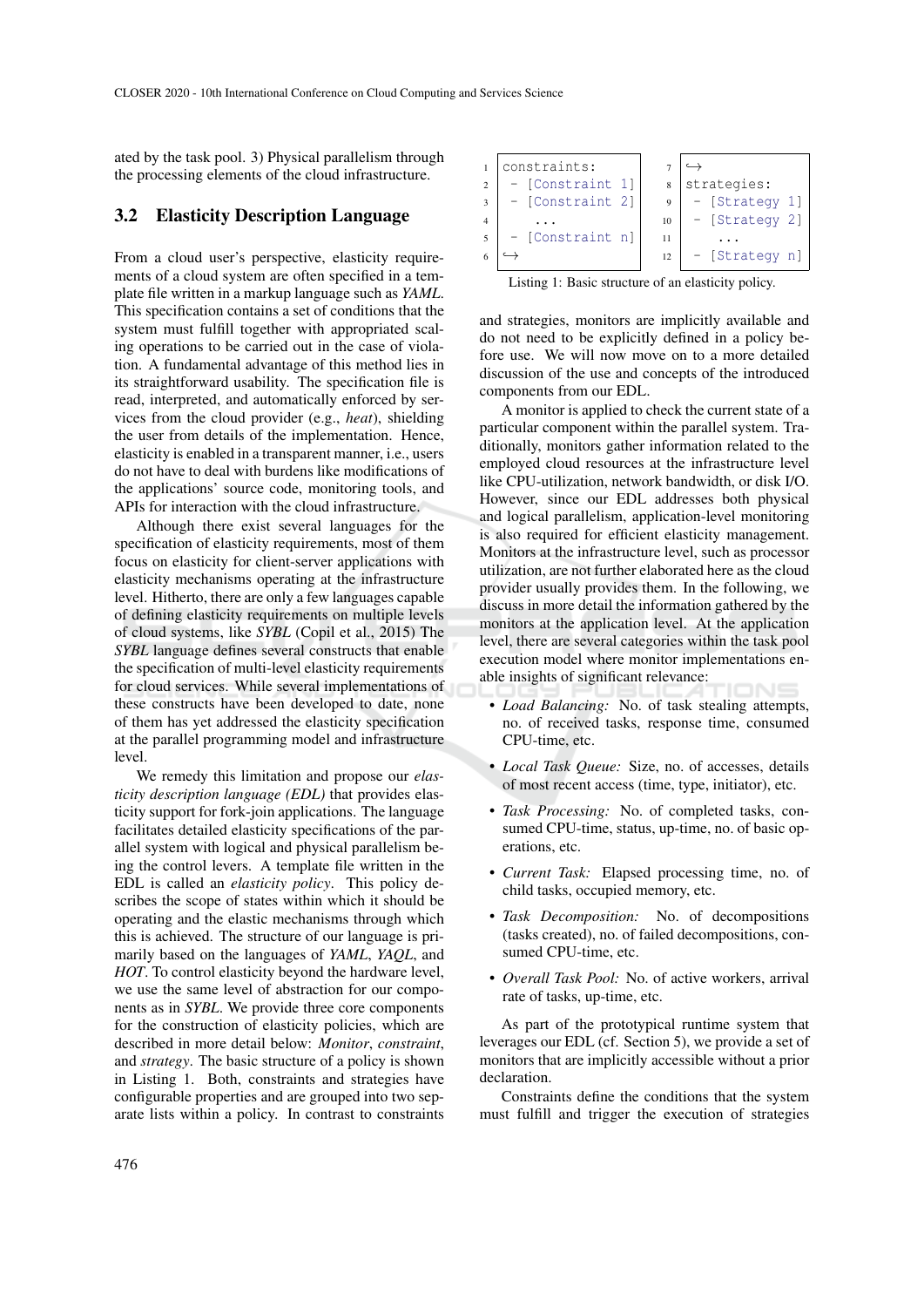| 1              | constraints:                                       |  |  |  |  |  |
|----------------|----------------------------------------------------|--|--|--|--|--|
| $\overline{2}$ | - name: <string></string>                          |  |  |  |  |  |
| 3              | properties:                                        |  |  |  |  |  |
| $\overline{4}$ | value L: <number monitor name=""></number monitor> |  |  |  |  |  |
| 5              | #left hand value of                                |  |  |  |  |  |
|                | $\leftrightarrow$ comparison                       |  |  |  |  |  |
| 6              | value R: <number monitor name=""></number monitor> |  |  |  |  |  |
| $\overline{7}$ | #right hand value of                               |  |  |  |  |  |
|                | $\leftrightarrow$ comparison                       |  |  |  |  |  |
| 8              | comparison_operator:                               |  |  |  |  |  |
| 9              | $\le$ le qe eq lt qt ne>                           |  |  |  |  |  |
| 10             | #operator to compare                               |  |  |  |  |  |
|                | $\rightarrow$ right/left                           |  |  |  |  |  |
| 11             | time constraint: <number></number>                 |  |  |  |  |  |
| 12             | #constraint validity in sec                        |  |  |  |  |  |

Listing 2: Constraints section within an elasticity policy.

when they are not fulfilled. The structure of a constraint is shown in Listing 2. Based on the three properties (value\_L, value\_R, comparison\_operator), conditional expressions can be specified. An expression defines threshold values for a particular aspect of the parallel system within it is supposed to operate. Furthermore, the constraints reflect individual trade-offs that exist between several conflicting optimization goals at runtime, obliging the user to define a suitable solution. For parallel computations in cloud environments, for example, these conflicting goals are usually fast processing and low monetary costs. The properties value\_L and value\_R can be assigned with constant numeric values or real-time data retrieved from monitors. Finally, the time\_constraint property defines the operation time in seconds, i.e., the period for which the constraint is active and gets evaluated.

Strategies are used to specify the steps that need to be taken if a constraint gets violated. Listing 3 shows the basic structure of a strategy. The condition property defines the constraint whose violation triggers the execution of the strategy's actions. The employed set of actions is in accordance with the previously discussed levels of parallelism. Hence, there exist actions for controlling the physical parallelism (e.g., adapting the number of processors) and for controlling the logical parallelism (e.g., adapting the fork policy for task decomposition).

### 4 USE-CASES

In this section, we present two exemplary use-cases to substantiate the capabilities of our proposed elasticity mechanisms.

```
1 strategies:
2 - name: \leq \leq \leq \leq \leq \leq \leq \leq \leq \leq \leq \leq \leq \leq \leq \leq \leq \leq \leq \leq \leq \leq \leq \leq \leq \leq \leq \leq \leq \leq \leq \leq \leq \leq \leq3 properties:
4 condition: <constraint>
5 #Triggering constraint
6 actions: <list of actions>
            #Actions carried out
```


In general, parallel applications that rely on dynamic problem decomposition (e.g. Boolean satisfiability or discrete optimization) share a set of common runtime characteristics. For example, a reasonable assumption is that the ongoing decomposition during computation continuously reduces the granularity of newly generated tasks. The task granularity is defined by the amount of essential computations in ratio to the amount of communication overhead. As parallel computation progresses, the overhead for decomposition and load balancing increases, which in turn continually reduces parallel efficiency. Ultimately, decomposition of tasks reaches a granularity where the overhead outweighs the gains achieved by parallel execution. Particularly at the end of the computation, when remaining work becomes scarce and processors begin to compete, decomposition generates fine-grained tasks, and parallel execution becomes inefficient. Since computing resources can no longer be utilized efficiently, users would pay for parallel overhead rather than for essential computations.

Whether this is the case can be assessed by monitoring the mean time required for the execution of individual tasks. Falling below a certain threshold, efficiency can be optimized by decreasing the number of processors. In this way, the degree of physical parallelism is adapted to the degree of logical parallelism. The specification of the threshold enables users to opt for a trade-off between cost and speedup. Listing 4 shows the elasticity policy containing the specification for this use-case.

The policy can be created with minimal effort, as it requires only a few lines of code. In particular, we can formulate the previously stated elasticity requirements by employing only two elements: One constraint and one strategy. Constraint *c granularity* (cf. Line 2) defines the granularity limit of generated tasks that must be maintained during execution. The first three properties of the constraint are constituents of a logical expression, specifying that the mean execution time of tasks must be at least 1000 milliseconds. The current mean task execution time is obtained by the monitor *m taskProcessingTime*. Finally, the last property specifies that the evaluation of the constraint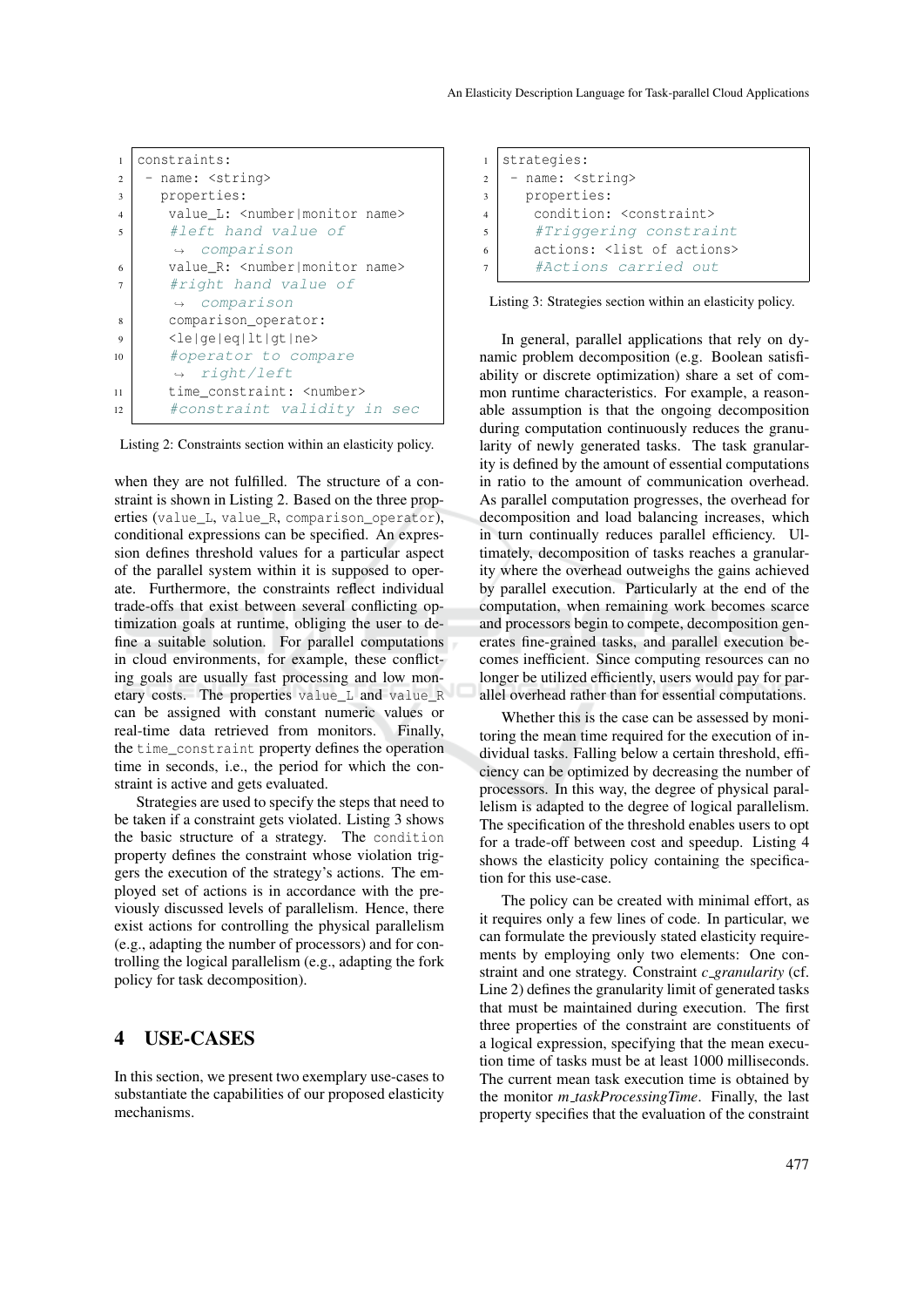```
1 constraints:
2 - name: c_granularity
3 properties:
4 value L: m taskProcessingTime
5 value_R: 1000
6 comparison_operator: ge
7 time_constraint: infinity
8
9 strategies:
10 - name: s_scaleInPhysicalParallelism
11 properties:
12 conditions: c_granularity
13 actions:
14 physicalParallelism: 0.75
```
Listing 4: Elasticity specification of first use-case.

is not limited to a given point in time or period. Complementary to the constraint *c granularity*, strategy *s scaleInPhysicalParallelism* (cf. Line 10) is responsible for its enforcement. According to its properties, violations of *c granularity* lead to a decrease in physical parallelism, i.e., fewer processors will be utilized during parallel execution. Each violation triggers a scale-in action, reducing the number of processors to 75% of the currently utilized number.

In the following use case we will deal with another source of parallel overhead in the context of dynamic problem decomposition, namely processor idling. Minimizing processor idling is of particular importance in cloud environments due to the pay-peruse billing model. Since compute resources are billed per time unit, without regard to their actual utilization, idle resources can be an excessive cost driver. In parallel applications, a major source of idling overhead is the lack of logical parallelism, i.e., the number of available tasks is too low. However, the EDL can be employed to control the problem decomposition process at runtime and thus the number of task instantiations. By monitoring the idling time of processing units in the task pool, one can assess whether there is a lack of logical parallelism. If the idle time falls below a certain threshold, the ratio of called and performed fork statements is adjusted so that the calls result more often in task instantiations. Listing 5 shows the elasticity policy for this use-case.

# 5 EXPERIMENTAL EVALUATION

In this section, we present an experimental evaluation of the proposed elasticity description language. First, the methodology and setup of the experimental platform are described in Section 5.1. In Section 5.2, we

```
1 constraints:
2 - name: c_llowIdleOverhead
3 properties:
4 value L: m idle
5 value_R: 0.25
6 comparison_operator: lt
7 time_constraint: infinity
\mathbf{Q}9 strategies:
10 - name: s_scaleOutLogicalParallelism
11 properties:
12 conditions: c_lowIdleOverhead
13 actions:
14 logicalParallelism: 1.25
```
Listing 5: Elasticity specification of second use-case.

then report on a detailed analysis of the correlation between the elasticity requirements specified in a policy and the runtime behavior of a parallel computation.

#### 5.1 Methodology and Platform

To put our work into practice, we have implemented a prototype of a runtime system that manages the elasticity of a parallel system based on EDL policies. This prototype employs the distributed task pool execution model, with each worker being hosted on a separate virtual machine equipped with 1 vCPU and 2 GB RAM. The experiments were conducted on our private cloud running OpenStack during regular multitenant operation. The hardware underlying this cloud consists of a cluster of identically configured servers, each equipped with two Intel Xeon E5-2650v2 CPUs and 128 GB RAM.

To demonstrate broad applicability and improve the reliability of our results, we require an application whose parallel execution shows differing runtime characteristics depending on the input data. This particularly holds for the class of state space search problems, which we employ for evaluation purposes. Algorithms that deal with this class of problems implicitly construct a search tree in which each node represents a state, edges constrain state properties, and paths represent results. As the computation proceeds, these algorithms explore the state space tree by expanding tree nodes, aiming to find profitable paths. For parallel search algorithms, where the exploration of individual subtrees takes place simultaneously, the different and unpredictable sizes of the subtrees can lead to an imbalance of the load, which in turn significantly affects scalability. Due to this dynamic process, the shape and size of the tree highly depend on the input data and cannot be estimated in advance by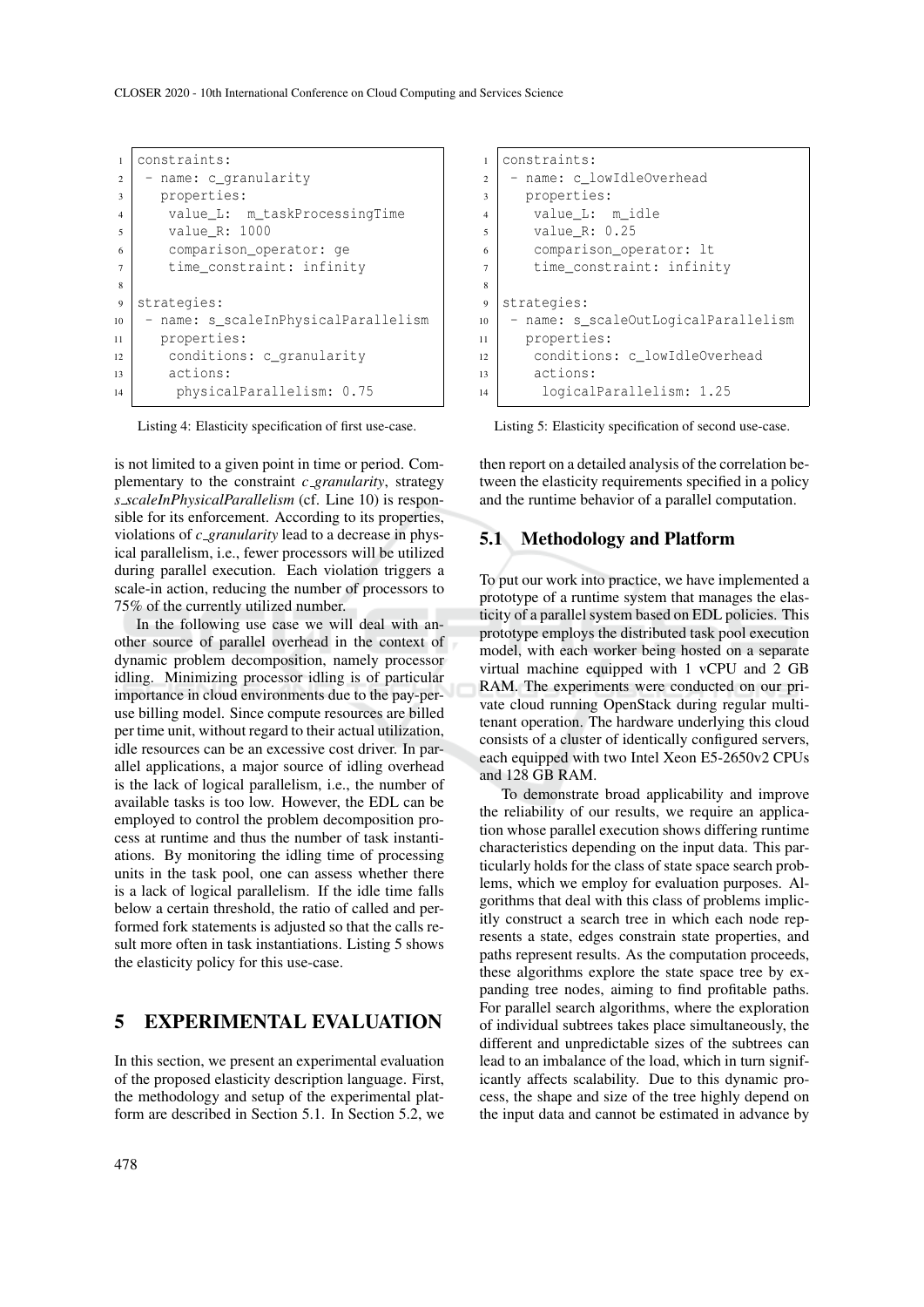a (semi-)static analysis. Since this behavior corresponds to our requirements for the runtime characteristics, state space search problems are well suited for our evaluation. However, standard implementations of representative state space search problems, such as Boolean satisfiability or discrete optimization exhibit randomization, resulting in highly varying parallel runtimes for the same input. Furthermore, we cannot directly control the runtime characteristics, which renders a systematic investigation of elasticity control mechanisms unfeasible. Therefore, we employ for evaluation purposes the Generic State Space Search Application (GSSSA) presented in (Haussmann et al., 2018). This application exhibits all relevant characteristics of state space search applications, particularly w.r.t. parallel execution, and allows to explicitly control runtime characteristics through a small set of parameters. The total workload is represented by random SHA-1 hash calculations and defined by the parameters  $w_r$  and  $w_i$ , each representing a fraction of the search tree of different structure. The parameter  $w_r$  defines the regular fraction where expansions lead to two subtrees of equal workload. On the other hand,  $w_i$  defines the irregular fraction where the balancing parameter *b* specifies the partitioning of the workload between the expanded subtrees. Finally, the parameter *g* specifies the smallest permissible workload of expansions. For our evaluation we applied the parameters  $w_r = 2,500,000,000, w_i = 7,500,000,000,$  $b = 0.001$ , and  $g = 1$ .

#### 5.2 Experimental Analysis of Use-case

In the following, we investigate whether the elasticity requirements specified in a policy are adequately fulfilled during execution. There are several aspects that determine the efficiency of our approach, such as the responsiveness of corrective elasticity actions taken and their impact on the runtime behaviour. In this evaluation we will employ the elasticity policy of the first use-case, presented in Section 4 (cf. Listing 4). In particular, we analyze the parallel computations for four different parameterizations of this policy, which are shown in Table 1. In the following we refer to the parameterizations by their IDs (#1-#4). Additionally, we will examine the same parallel computation utilizing a constant number of processors. This reference values enables us to draw a comparison between computations with and without employing elasticity policies. We performed each computation on a cluster with a capacity of 32 virtual machines.

In the following, we evaluate the performance and cost aspects of parallel computations employing elasticity policies. Of particular interest for our evaluation Table 1: Policy parameterizations used for evaluation.

|                | Parameterization             |     |    |    |  |  |
|----------------|------------------------------|-----|----|----|--|--|
|                | #1                           | #2  | #3 | #4 |  |  |
| constraints    |                              |     |    |    |  |  |
| name           | c_granularity                |     |    |    |  |  |
| properties     |                              |     |    |    |  |  |
| value $L$ [ms] | m_taskTime                   |     |    |    |  |  |
| value $R$ [ms] | 500                          | 100 | 50 | 10 |  |  |
| operator       | gt                           |     |    |    |  |  |
| strategies     |                              |     |    |    |  |  |
| name           | s_scaleInPhysicalParallelism |     |    |    |  |  |
| properties     |                              |     |    |    |  |  |
| conditions     | not: c_granularity           |     |    |    |  |  |
| actions        | physicalParallelism: 0.75    |     |    |    |  |  |

are the parallel runtime *Tpar*, speedup *S*, efficiency *E*, and the costs stemming from the total consumption of processing time *C*. Due to the pay-per-use billing model of the cloud, the consumed processing time directly translates into monetary costs (thus we can assume w.l.o.g. costs of 1\$ per processing time unit). Without using an elasticity policy, computation generally would be performed utilizing a constant number of processors that is selected by the user. As comparative data for our evaluation, we employ two scenarios: A sequential computation (i.e. number of processors  $p = 1$ ) and a parallel computation utilizing a number of processors  $p = 32$ , which will be denoted as #*seq* and #*par*, respectively. This, in turn, allows to determine the overhead that results from the performed elasticity operations. All computations were carried out five times and the results shown in Figure 2 are based on the arithmetic mean.

The sequential computation #seq has a runtime of  $T_{seq} = 5,163$  sec, and thus costs of  $C = 5,163$  \$. On the other hand, the parallel computation #par that utilizes a constant number of processors  $p = 32$ , has a parallel runtime of  $T_{par} = 295$  sec, resulting in costs of  $C = 9,424$  \$, a speedup of  $S = 17.53$  and an efficiency of  $E = 0.55$ . Concerning the parallel runtime *Tpar* of computations that employ elasticity policies, one can observe that *Tpar* decreases for smaller limits of the task granularity. This effect occurs since the number of processors is reduced at earlier stages of the computation when using large granularity limits. Ordered by decreasing granularity limit, the parallel runtime *Tpar* is 3,333 sec, 1,205 sec, 620 sec, and 296 sec. The corresponding speedups are 1.55, 4.29, 8.32, 17.44 and the efficiencies are 0.92, 0.87, 0.83, and 0.65 accordingly. Compared to the parallel computation #par that utilizes a constant number of processors  $p = 32$ , policy #4 has the best cost-speedup trade-off as the runtime is only increased by 0.3%, but the costs are reduced by 15.5%. Depending on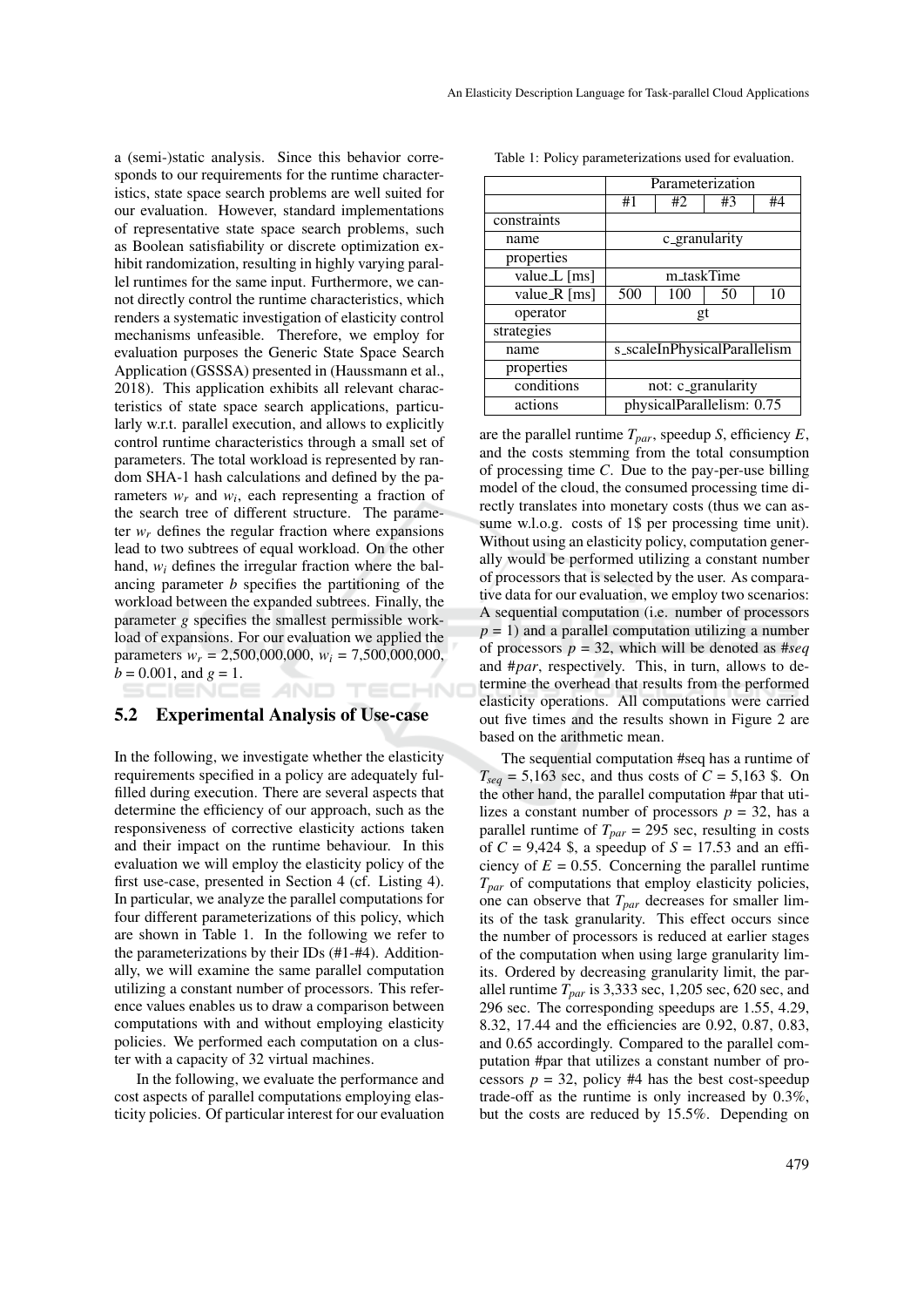CLOSER 2020 - 10th International Conference on Cloud Computing and Services Science



whether speedup or cost-savings are considered to be more relevant, the other policies are preferable. Compared to the most cost-efficient computation, which in this case is the sequential computation #seq, policy #1 decreases the runtime by 35.4%, but increases the costs only by 8.8%.

## 6 RELATED WORK

As of today, it has been recognized that the utilization of cloud resources is by no means limited to clientserver applications but also includes parallel applications. Major cloud providers, like Amazon and Microsoft, already offer several products that are specifically designed for parallel applications (Aljamal et al., 2018). Unlike standard virtual resources, which often possess heterogeneous processing speeds and highlatency network-links (Jackson and Ramakrishnan, 2010), these are performance-optimized virtual resources with a high-speed interconnect such as Infini-Band (Zhang et al., 2017) (Mauch and Kunze, 2013).

From the perspective of cloud consumers, there exists also a growing trend to migrate parallel applications into the cloud and render them cloudaware (Gupta and Faraboschi, 2016).Recent research has indicated that several classes of parallel applications are well suited for migration, while some others can only be migrated with limitations (Kehrer and Blochinger, 2019c). How this migration takes place depends on the requirements of the respective application. The survey conducted in (Kehrer and Blochinger, 2019a) has found that there exist three prevalent cloud migration strategies of varying complexity in existing research: Copy and paste, cloudaware refactoring, and cloud-aware refactoring, including elasticity control. For parallel applications, on the one hand, these strategies aim to mitigate the adverse effects of characteristics inherent in cloud environments. For example, heterogeneous capacities of virtual resources such as processors and networks, degrade the performance of parallel applications, especially when synchronous communication is required. On the other hand, more sophisticated strategies aim to enable parallel applications to take advantage of cloud characteristics such as on-demand resource access, elasticity, and pay-peruse billing (Netto et al., 2018), (Rajan and Thain, 2017), (Haussmann et al., 2019).

Elasticity, in particular, is a cloud characteristic that holds great potential for parallel applications. Previous research such as (Galante et al., 2016) and (Kehrer and Blochinger, 2019b) highlighted the need for elasticity support at the application level and emphasized the relevance of novel frameworks for constructing elastic parallel cloud applications. Our work validates these results and provides a better insight into the underlying elasticity mechanisms for parallel cloud applications.

Rule-based control of cloud systems has become an increasingly important topic in the domain of cloud computing. On the one hand, most cloud providers have such offers directly available to consumers on their platforms, such as *OpenStack* or *AWS*, which leverage the formats *HOT* and *CFN*. Meanwhile, an increasing number of studies on this issue indicates a growing interest in research. In (Copil et al., 2015), the authors introduce a language that enables the specification of multi-level elasticity requirements for cloud services. These elasticity requirements are high-level demands, formulated by the user, concerning a cloud service. Furthermore, they proposed a model that considers elasticity as a multidimensional space in which the system can oscillate. An architecture for controlling the behavior of cloud services is presented in (Jennings and Stadler, 2014). By leveraging the introduced abstractions and rules engine, applications can exploit virtual resources from different cloud providers simultaneously to control application behavior. In contrast to our work, their approach focus on elasticity for client-server applications, while elasticity mechanisms mainly act at the infrastructure level. Our work focuses on parallel applications and enables elastic task parallelism in cloud environments, by applying elasticity on both the logical and the physical level of a parallel system.